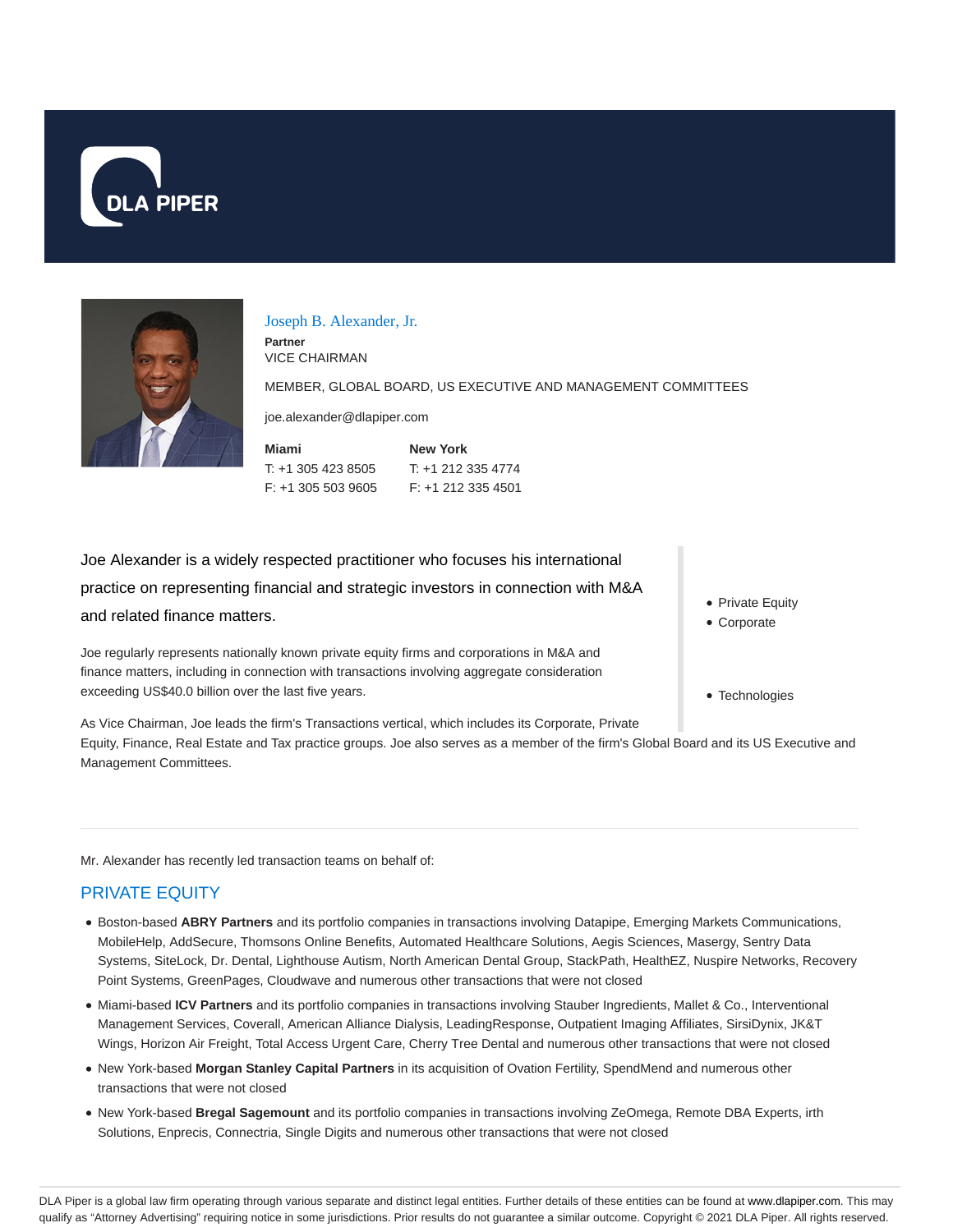- Boston-based **Great Hill Partners** and its portfolio companies in transactions involving Prommis Solutions, SecureWorks, Capital Confirmation, Vanco Payment Solutions and numerous other transactions that were not closed
- Florida based **DigitalBridge Group** in multiple transactions
- New York-based **D Cubed Group** and its portfolio companies in transactions involving KEH Camera, KPS Global, Victorian Trading and numerous other transactions that were not closed
- New York-based **Wicks Group** and its portfolio companies in transactions involving EZShield, Little Sprouts, Antenna International and numerous other transactions that were not closed
- Dallas-based **Renovo Capital** and its portfolio companies in transactions involving Rochester Gauges, Otodata and numerous other transactions that were not closed
- Maryland-based **ASB Capital** in its sale of Infomart

## **CORPORATE**

- Washington-based **T-Mobile USA** in multiple M&A transactions
- Dallas-based **CyrusOne** in multiple M&A transactions
- North Carolina-based **nCino** in multiple M&A transactions
- UK-based **WHSmith PLC** in multiple M&A transactions

# DIPLÔMES

### **Barreau**

- Florida
- Georgia
- Texas
- New York

#### Reconnaissance

Joe has been named to Lawdragon 500 Leading Lawyers in America. Diversity & The Bar has named him one of ten Leading Law Firm Rainmakers in the United States. Joe has also been selected as a member of The National Black Lawyers - Top 100, Savoy Magazine selected him as one of its 2015 Most Influential Black Lawyers, and the Daily Report has named him as one of its 2019 Dealmakers of the Year.

## Formation

- J.D., Duke University School of Law
- B.B.A., University of Georgia

### Adhésions

- Member of Law360's 2021 Private Equity Editorial Board
- Member, Global Board
- Member, Executive Committee
- Member, Management Committee

### **NEWS**

### MEDIA MENTIONS:

DLA Piper is a global law firm operating through various separate and distinct legal entities. Further details of these entities can be found at www.dlapiper.com. This may qualify as "Attorney Advertising" requiring notice in some jurisdictions. Prior results do not guarantee a similar outcome. Copyright © 2021 DLA Piper. All rights reserved.